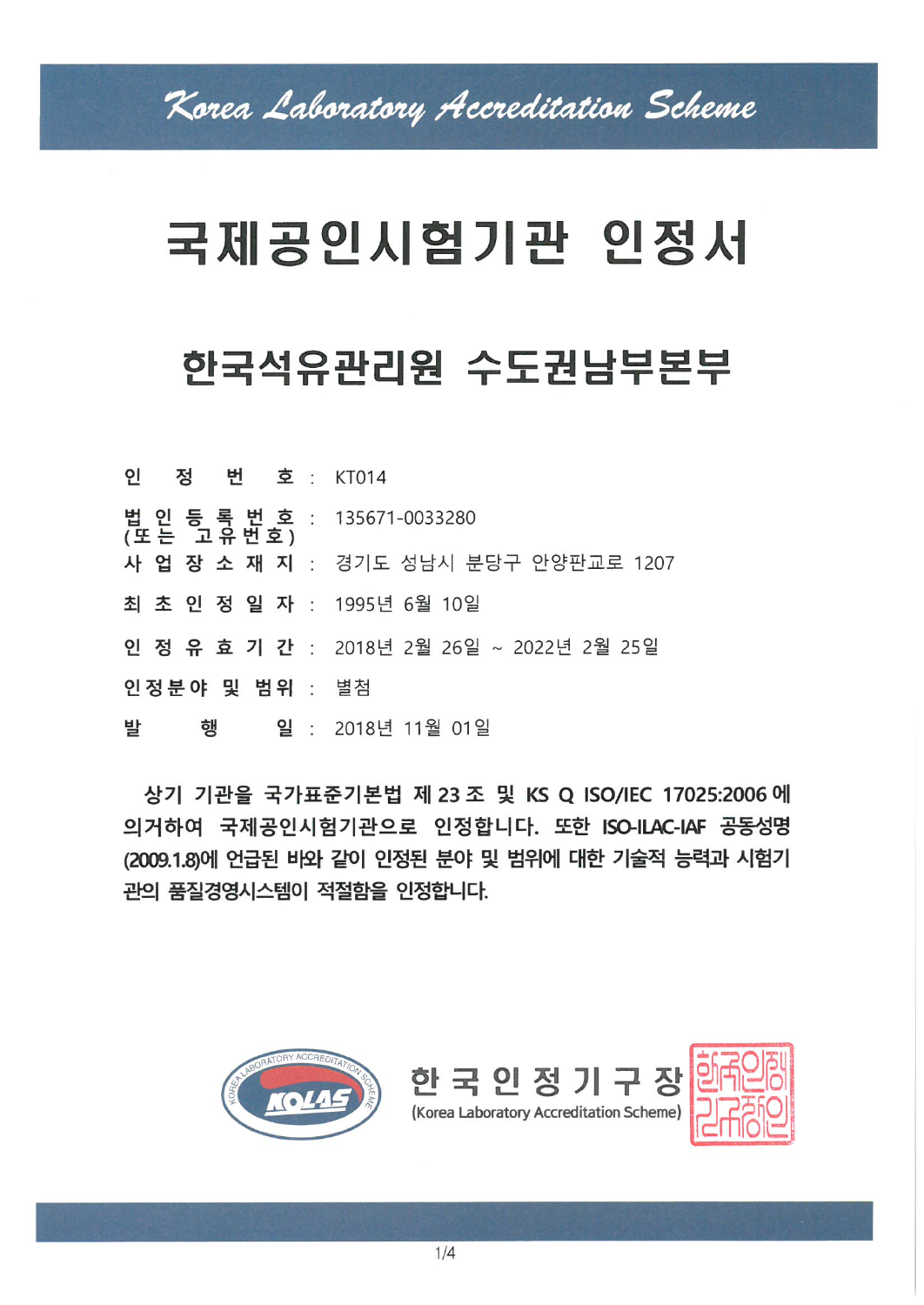# CERTIFICATE OF ACCREDITATION

### Korea Petroleum Quality & Distribution Authority Incheon & Southern Gyeonggi **Branch**

Accreditation No.: KT014

Corporation Registration No.: 135671-0033280

Address of Laboratory : 1207, Anyangpangyoro, Bundang-gu, Seongnam-si, Gyeonggi-do, Korea

date of Initial Accreditation : June 10, 1995

**Duration**: February 26, 2018 ~ February 25, 2022

Scope of Accreditation : Attached Annex

Date of issue: November 1, 2018

This testing laboratory is accredited in accordance with the recognized International Standard ISO/IEC 17025 : 2005. This accreditation demonstrates technical competence for a defined scope and the operation of a laboratory quality management system (refer to joint ISO-ILAC-IAF Communique dated 8 January 2009).



Her Nam Yong

Administrator **Korea Laboratory Accreditation Scheme**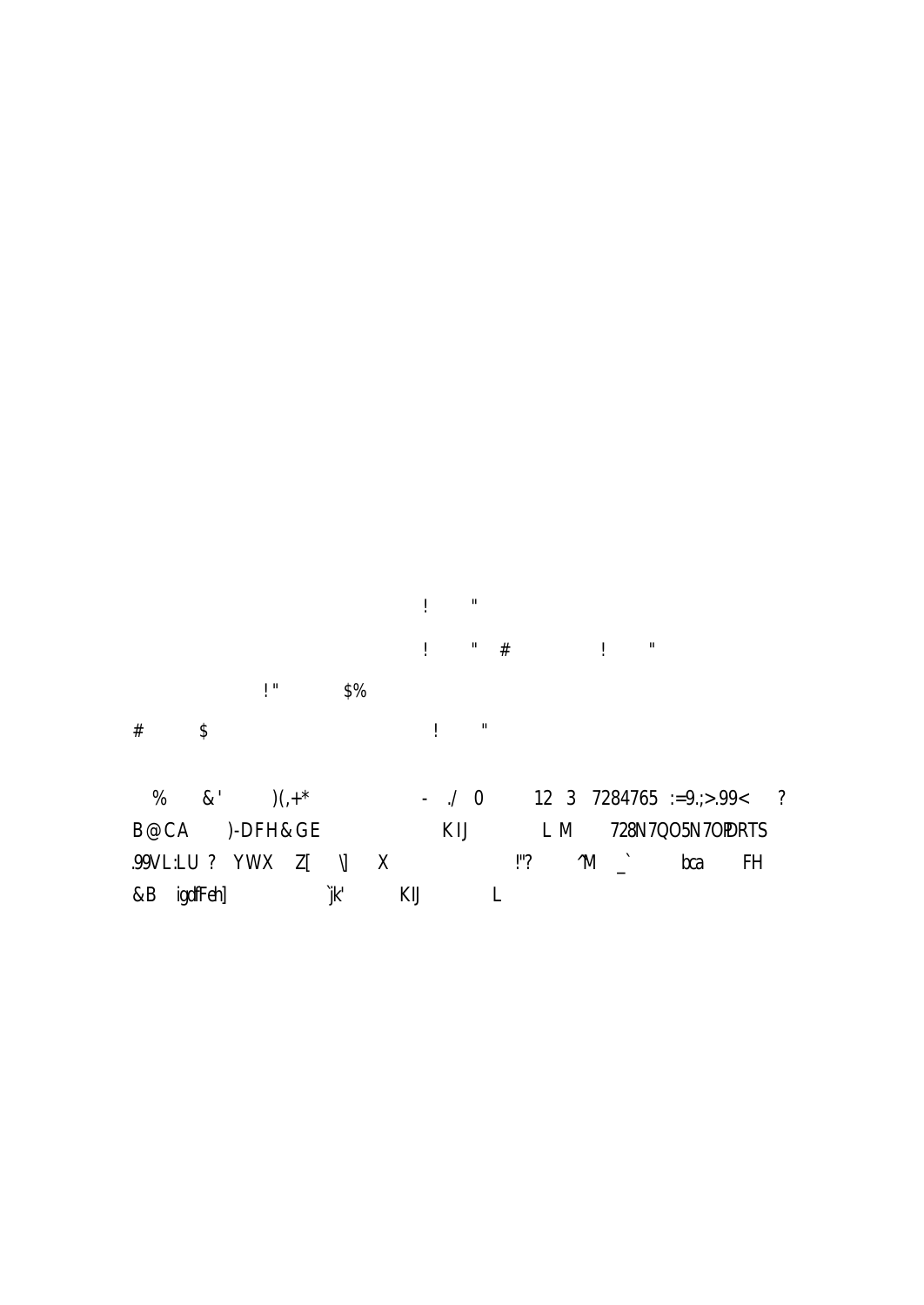#### 한국인정기구(KOLAS)는 국제시험기관인정협력체(ILAC)의 상호인정협정(MRA) 서명기구입니다.

Korea Laboratory Accreditation Scheme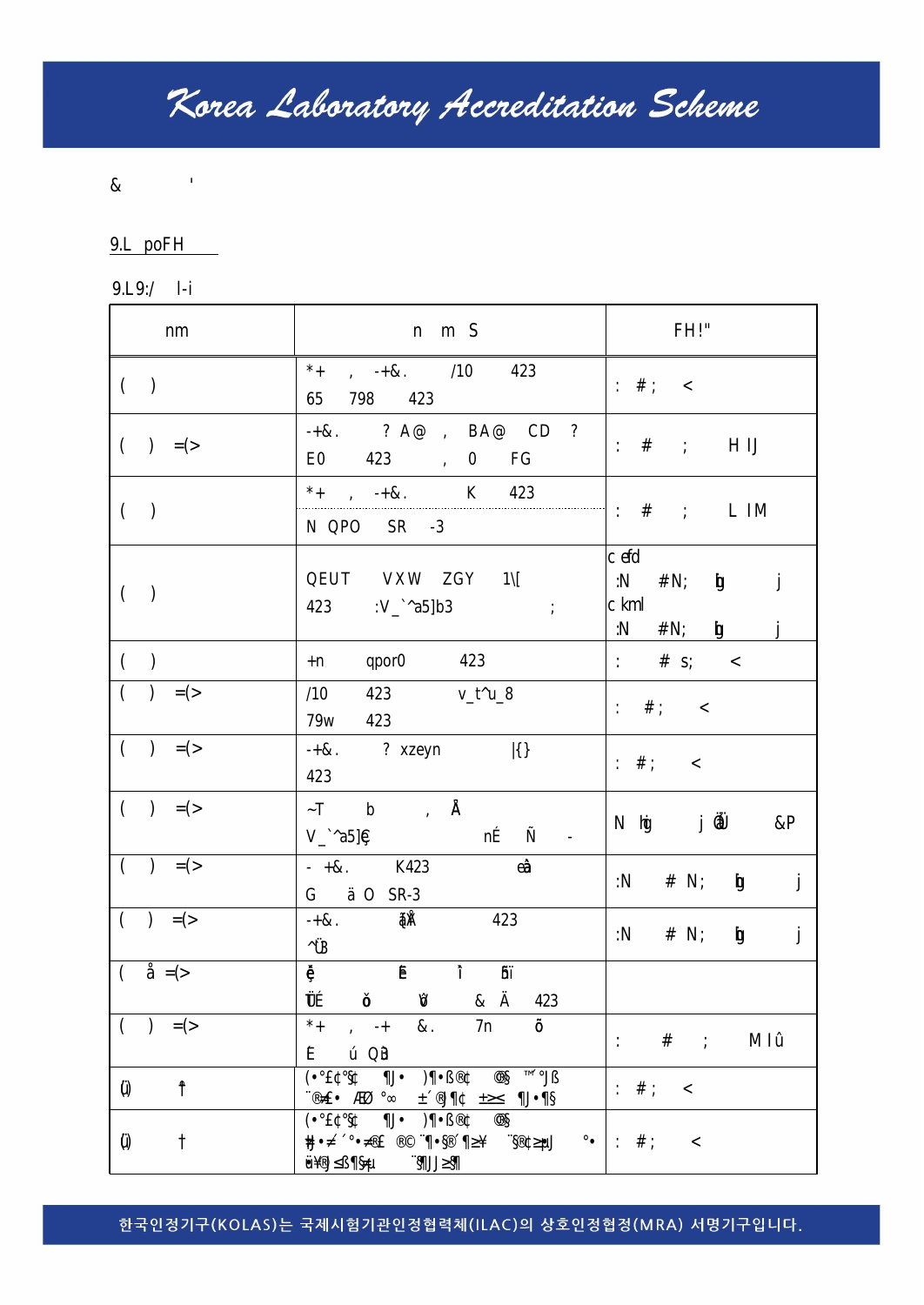#### 한국인정기구(KOLAS)는 국제시험기관인정협력체(ILAC)의 상호인정협정(MRA) 서명기구입니다.

Korea Laboratory Accreditation Scheme

٦

Г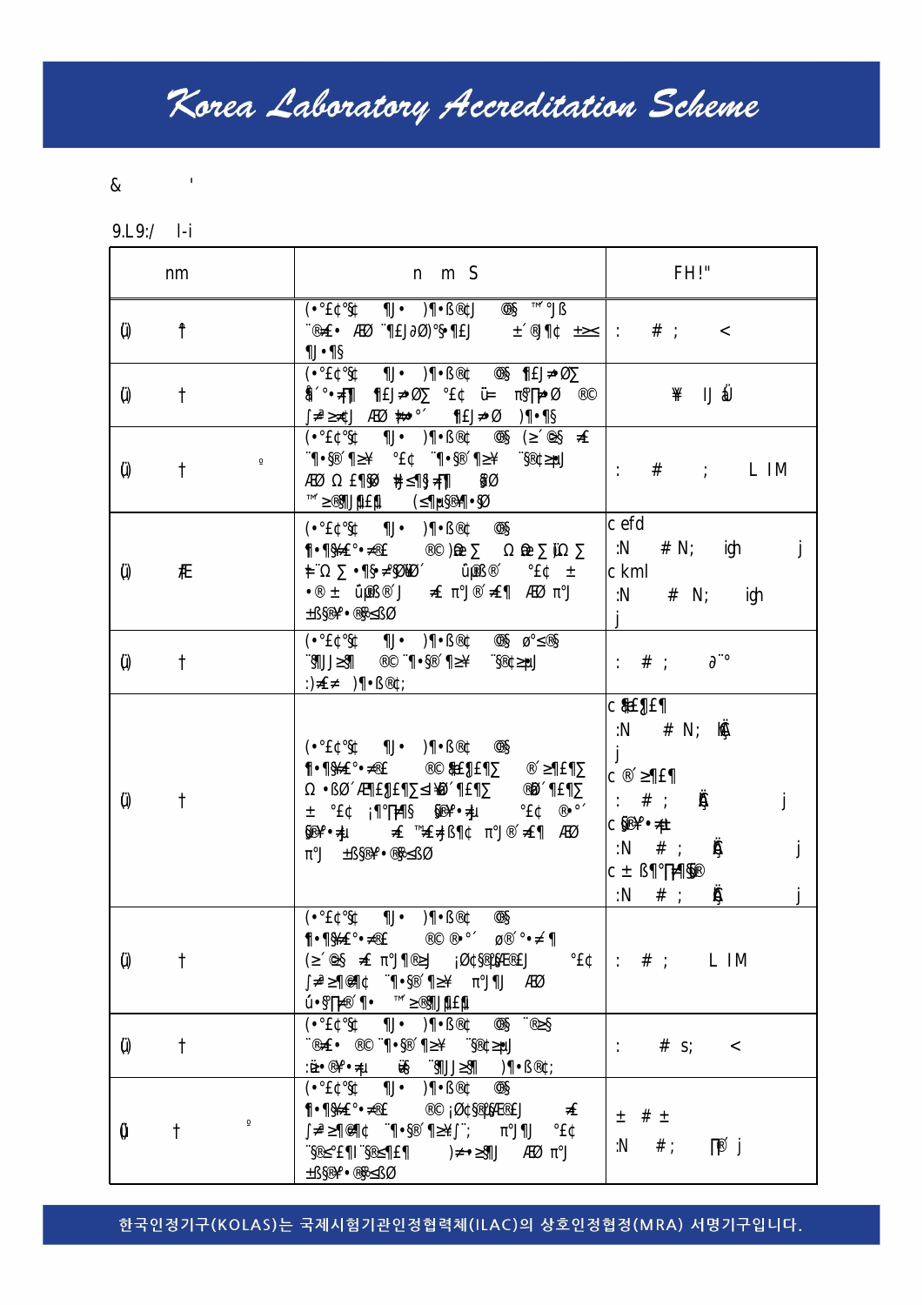한국인정기구(KOLAS)는 국제시험기관인정협력체(ILAC)의 상호인정협정(MRA) 서명기구입니다.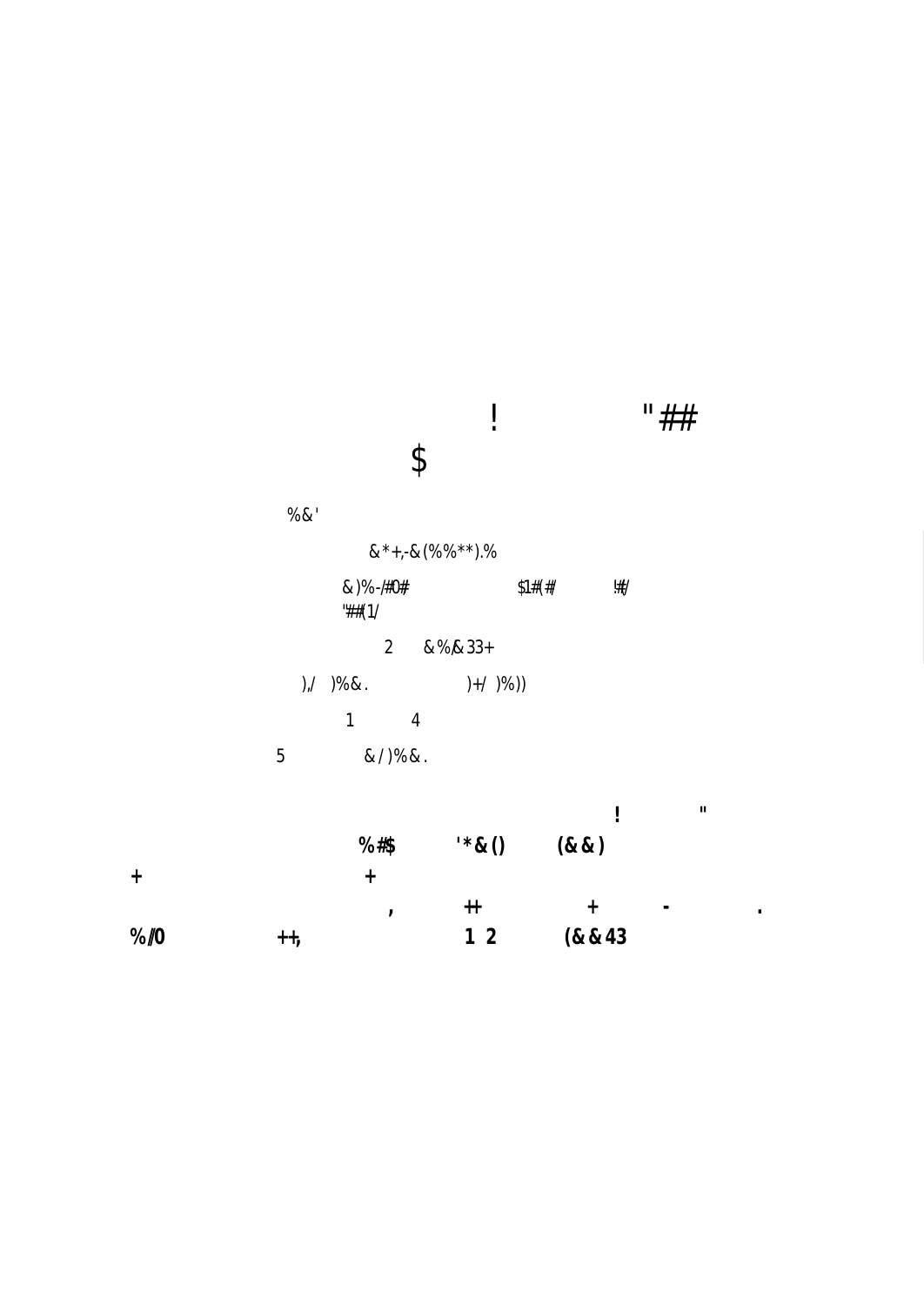Korea Laboratory Accreditation Scheme(KOLAS) is a signatory of the ILAC mutual recognition arrangement